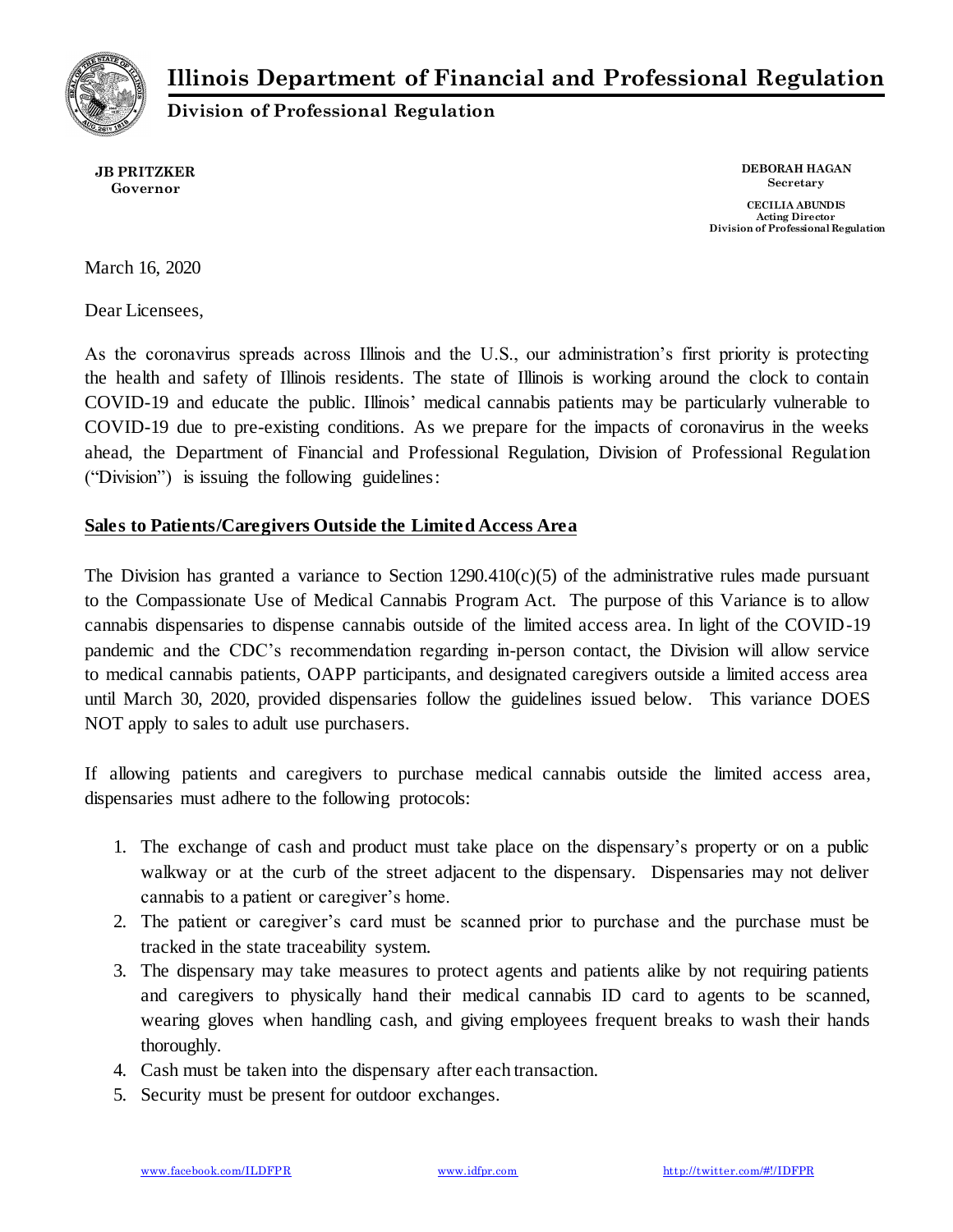## **Enforce Social Distancing**

The CDC has advised that COVID-19 can be spread between people who are in close contact with one another, which is within about 6 feet.<sup>1</sup> In line with this guidance, dispensaries must take steps to ensure patients, caregivers, and purchasers do not come within 6 feet of other patrons at the dispensary and ensure patients and caregivers remain in separate lines from adult use purchasers. Such efforts may include moving lines outside the dispensary, closing down some point-of-sale systems, distancing patient/caregiver lines within larger dispensaries, and minimizing the time a patient/caregiver stands near your agents.

If patients, caregivers, or purchasers are bunching up, the dispensary must intervene to order them to space out.

## **Sanitary Practices**

Dispensaries must be vigilant in their sanitation practices. Dispensaries must allow dispensary agents to wash their hand frequently throughout the day and provide an ample supply of disinfectant hand soap. Any surfaces patients are required to touch, such as ordering tablets or door handles must be disinfected at least every 30 minutes. All other surfaces should be washed throughout the day, including disinfecting at least once per day all countertops, computer screens/keyboards, door handles, railings, and bathrooms.

Dispensaries are advised to post their sanitation protocols to inform patients and caregivers of the measures being taken.

#### **Inspections**

Inspectors will be watching cameras daily to ensure continued compliance with our regular laws and rules and the guidance provided in this document. We expect dispensaries to answer inspectors' calls or call them back promptly, if necessary.

# **Badging**

Badging of new agents will continue as usual.

[www.facebook.com/ILDFPR](https://www.facebook.com/ILDFPR) [www.idfpr.com](http://www.idfpr.com/) <http://twitter.com/#!/IDFPR> l 1 <https://www.cdc.gov/coronavirus/2019-ncov/prepare/prevention.html>